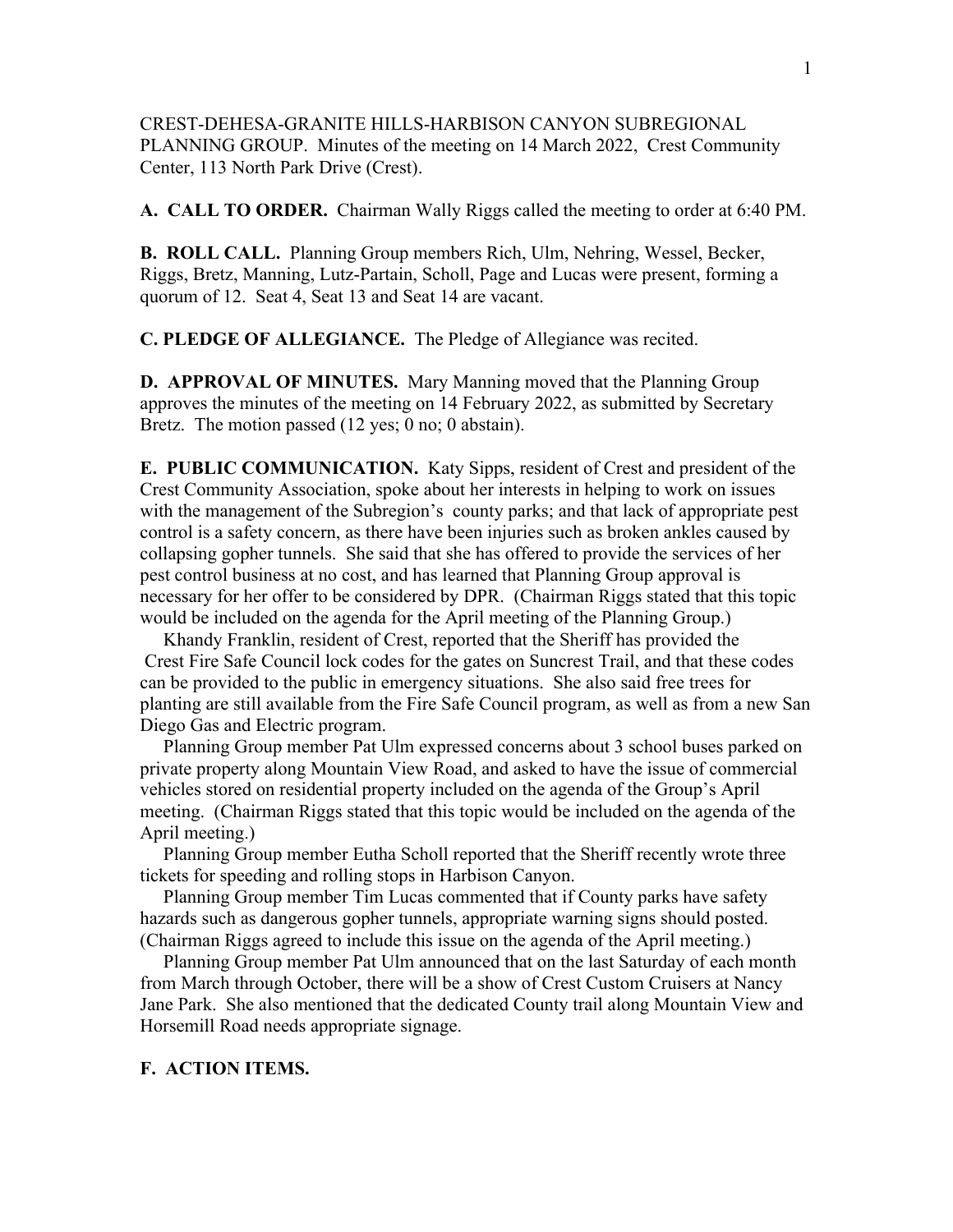## **F1. Report by Ad Hoc committee regarding evacuation in the case of wildfire**

**(Nehring).** Ad Hoc committee Chairman Ron Nehring reported that a draft report of the committee is being circulated to the Subregion's fire districts for their comments and professional input concerning possible evacuation routes for the different communities, and the development of unambiguous, clear signage for directing traffic to these routes during emergencies; and that after obtaining agencies' feedback the Ad Hoc committee will review and revise its draft plan, it will solicit and consider public input to prepare a final plan, and will then engage in community education about the plans for evacuation in the case of wildfire.

 Planning Group members discussed the problems with the Subregion's different communities and fire stations potentially attempting to use emergency and evacuation routes that could conflict with each other; and the need for comprehensive communication between all communities and fire districts in order to coordinate all of the evacuation plans, and to eliminate possible confusion and conflicts during an actual emergency.

 Khandy Franklin, resident of Crest, encouraged the Planning Group to keep the Ad Hoc committee active, to develop effective plans for updated County documents that weave together all of the appropriate stakeholders, and to include a process for obtaining and responding to continually updated information concerning wildfire emergencies.

## **F2. Discussion and action on closure of California Riding and Hiking Trail in Sloane Canyon/Beaver Hollow Road (Wessel).** Darin Wessel reported that a new owner of property that is accessed and crossed by Beaver Hollow Road has locked the access gate and removed public trail markers for California Riding and Hiking Trail route that is aligned on Beaver Hollow Road; that this new property owner denied that an easement for a public trail exists across the property he purchased, and that using the Beaver Hollow Road portion of the former California Riding and Hiking Trail on his property is trespass; and that he uses a portion of the road as a shooting range, which trespassers should beware. Darin emphasized that official County documents show that there is a designated "Regional Trail Existing" on Beaver Hollow Road in the Dehesa Subregion, as part of the County trails program.

 Planning Group members discussed the possibility/likelihood that a legal easement for a public trail actually does exist; the history of the California Riding and Hiking Trail and its previous management by the California Department of Parks; the community values of public trails; public safety concerns about the alleged shooting range use on a portion of Beaver Hollow Road; and the need for County administration and management of this "Regional Trail Existing" if there is a legal easement for it.

 Members of the public informed the Group that the California Department of Parks is interested in saving and perpetuating the former California Riding and Hiking Trails system where possible; that there are a number of agencies/groups interested in helping with this goal for the 110 miles of the trails that still exist in San Diego County; that several millions of dollars are needed for rehabilitation of deteriorated trail segments; and that ownership of this project is too costly for the County alone.

 Darin Wessel moved 1) that the Planning Group reaffirms and supports continued existence of the California Riding and Hiking Trail, to be maintained and open for public use, recognizing it as an irreplaceable community amenity in this Subregion of the